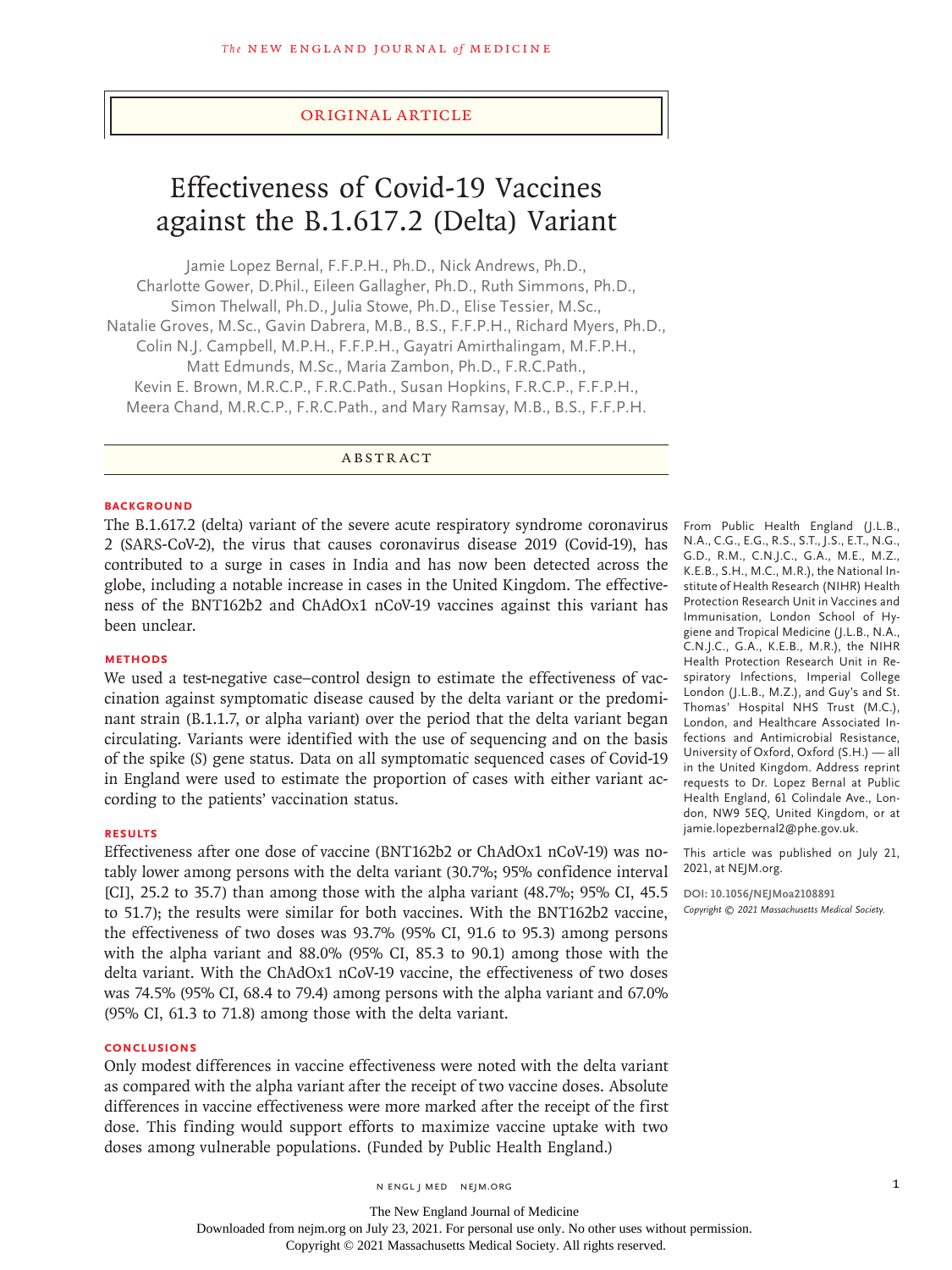I<br>Case ndia has experienced a surge in cases of coronavirus disease 2019 (Covid-19) since late March 2021, reaching more than 400,000 cases and 4000 deaths reported each day in early May 2021.<sup>1</sup> This increase has resulted in hospital services becoming overwhelmed and in a scarcity of oxygen supplies.<sup>2</sup> Although only a small proportion of samples have been sequenced, B.1.617 lineages of the severe acute respiratory syndrome coronavirus 2 (SARS-CoV-2) have dominated. The B.1.617.2 (delta) variant was first detected in India in December 2020 and became the most commonly reported variant in the country starting in mid-April 2021.<sup>1</sup> As of May 19, 2021, the variant had been detected in 43 countries across six continents in GISAID (originally an acronym for global initiative on sharing avian influenza data but more recently a site for compiling sequence data on viruses, particularly influenza and coronaviruses, that threaten to cause a pandemic). $3$  In the United Kingdom, a rapid increase in cases with this variant has been seen associated with travel from India and with community transmission.4

In the United Kingdom, vaccination was initially prioritized for older adults, caregivers, and health and social care workers, with subsequent rollout to persons in clinical risk groups and younger-age cohorts.5 At an early stage of the rollout, a policy decision, based on advice from the Joint Committee on Vaccination and Immunisation, was made to use an extended administration interval of up to 12 weeks in order to maximize the number of vulnerable persons receiving the first dose during the second wave of the pandemic in the context of constraints on vaccine supply and delivery.<sup>6</sup>

Vaccines have been found to be highly efficacious at preventing symptomatic disease, as shown by clinical trials<sup>7-9</sup> and real-world evidence.<sup>10-14</sup> The B.1.1.7 (alpha) variant, first identified in the United Kingdom, was the predominant lineage seen between January and May 2021. Levels of protection against the alpha variant that are conferred by vaccination are similar to those observed in clinical trials, with additional protection against severe disease.<sup>10,11,15-17</sup> Laboratory data indicate that the B.1.351 (beta) variant has reduced neutralization, according to analysis of serum samples obtained from vaccinated permodestly reduced effectiveness against symptomatic disease caused by this variant but high levels of effectiveness against severe, critical, or fatal disease in persons vaccinated with the BNT162b2 vaccine (Pfizer-BioNTech).<sup>17</sup> Furthermore, a trial of the NVX-CoV2373 vaccine (Novavax) showed 51.0% efficacy against the beta variant.<sup>20</sup> Finally, high levels of neutralization have been seen with the P.1 (gamma) variant in serum samples obtained from persons vaccinated with the BNT162b2 vaccine, and one study showed only minimally reduced vaccine effectiveness against test-positive cases with one dose of messenger RNA vaccine.<sup>19,21,22</sup>

The delta variant is characterized by the spike protein mutations T19R, Δ157-158, L452R, T478K, D614G, P681R, and D950N.<sup>1</sup> Several of these mutations may affect immune responses directed toward the key antigenic regions of receptorbinding protein (452 and 478) and deletion of part of the N-terminal domain.<sup>23</sup> P681R is at the S1–S2 cleavage site, and it appears that strains with mutations at that site may have increased replication, which leads to higher viral loads and increased transmission.<sup>24</sup> Data on the effectiveness of Covid-19 vaccines against clinical outcomes with this variant have been limited. In this study, we aimed to estimate the effectiveness of two Covid-19 vaccines, BNT162b2 and ChAdOx1 nCoV-19 (AstraZeneca), against symptomatic disease caused by the delta variant.

## METHODS

#### **Study Design**

We used two approaches to estimate the effect of vaccination on the delta variant. First, we used a test-negative case–control design to estimate vaccine effectiveness against symptomatic disease caused by the delta variant, as compared with the alpha variant, over the period that the delta variant has been circulating. This approach has been described in detail elsewhere.<sup>10</sup> In brief, we compared vaccination status in persons with symptomatic Covid-19 with vaccination status in persons who reported symptoms but had a negative test. This approach helps to control for biases related to health-seeking behavior, access to testing, and case ascertainment.

sons.18,19 Observational data from Qatar indicated persons with cases caused by the delta variant For the secondary analysis, the proportion of

The New England Journal of Medicine

Downloaded from nejm.org on July 23, 2021. For personal use only. No other uses without permission.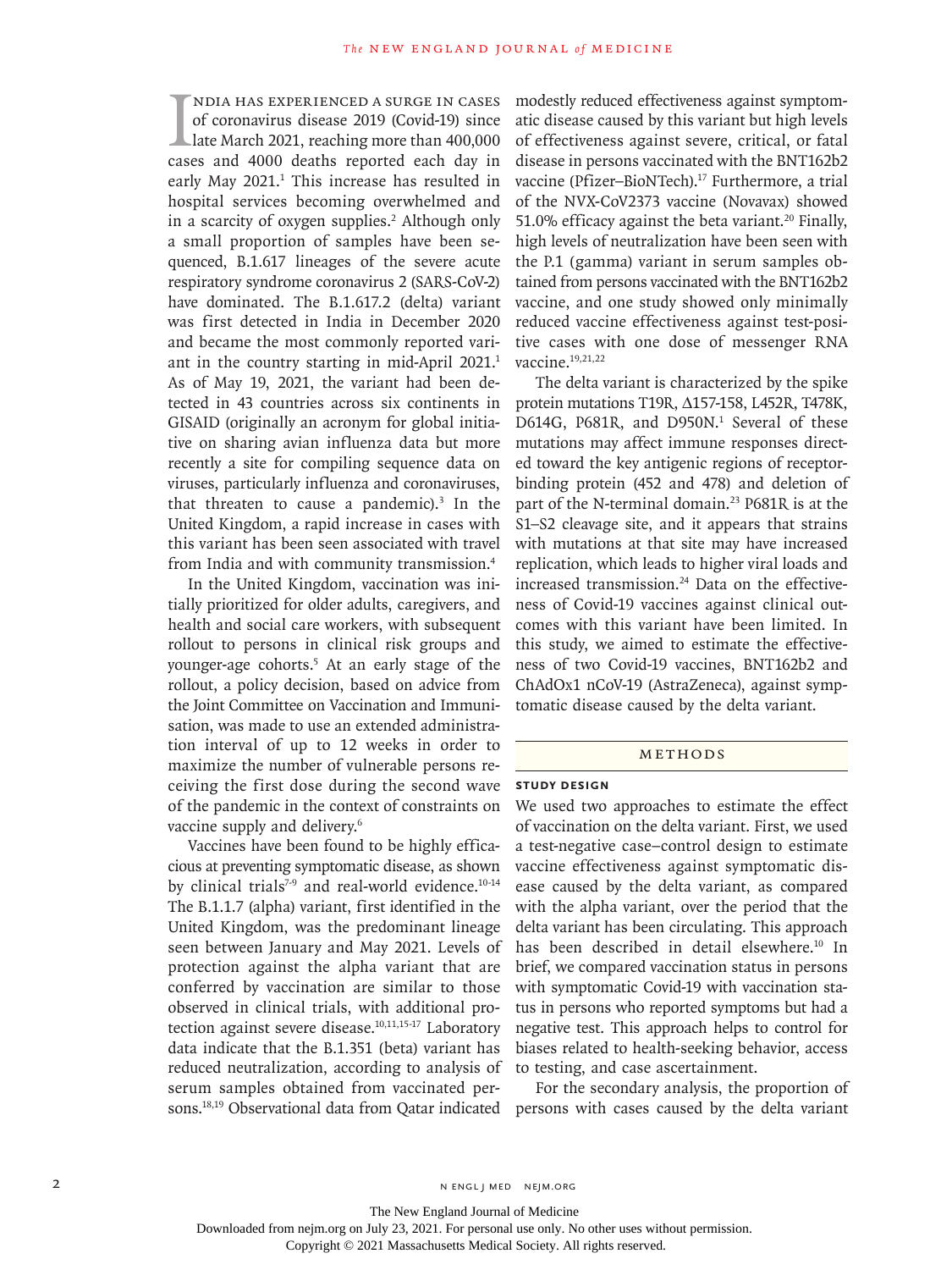variant) was estimated according to vaccination status. The underlying assumption was that if the vaccine had some efficacy and was equally effective against each variant, a similar proportion of cases with either variant would be expected in unvaccinated persons and in vaccinated persons. Conversely, if the vaccine was less effective against the delta variant than against the alpha variant, then the delta variant would be expected to make up a higher proportion of cases occurring more than 3 weeks after vaccination than among unvaccinated persons. Details of this analysis are described in Section S1 in the Supplementary Appendix, available with the full text of this article at NEJM.org. The authors vouch for the accuracy and completeness of the data and for the fidelity of the trial to the protocol.

## **Data Sources**

#### *Vaccination Status*

Data on all persons in England who have been vaccinated with Covid-19 vaccines are available in a national vaccination register (the National Immunisation Management System). Data regarding vaccinations that had occurred up to May 16, 2021, including the date of receipt of each dose of vaccine and the vaccine type, were extracted on May 17, 2021. Vaccination status was categorized as receipt of one dose of vaccine among persons who had symptom onset occurring 21 days or more after receipt of the first dose up to the day before the second dose was received, as receipt of the second dose among persons who had symptom onset occurring 14 days or more after receipt of the second dose, and as receipt of the first or second dose among persons with symptom onset occurring 21 days or more after the receipt of the first dose (including any period after the receipt of the second dose).

### *SARS-CoV-2 Testing*

### Polymerase-chain-reaction (PCR) testing for SARS-

CoV-2 in the United Kingdom is undertaken by hospital and public health laboratories, as well as by community testing with the use of drivethrough or at-home testing, which is available to anyone with symptoms consistent with Covid-19 (high temperature, new continuous cough, or loss or change in sense of smell or taste). Data

relative to the main circulating virus (the alpha on all positive PCR tests between October 26, 2020, and May 16, 2021, were extracted. Data on all recorded negative community tests among persons who reported symptoms were also extracted for the test-negative case–control analysis. Children younger than 16 years of age as of March 21, 2021, were excluded. Data were restricted to persons who had reported symptoms, and only persons who had undergone testing within 10 days after symptom onset were included, in order to account for reduced sensitivity of PCR testing beyond this period.<sup>25</sup>

#### *Identification of Variant*

Whole-genome sequencing was used to identify the delta and alpha variants. The proportion of all positive samples that were sequenced increased from approximately 10% in February 2021 to approximately 60% in May 2021.<sup>4</sup> Sequencing is undertaken at a network of laboratories, including the Wellcome Sanger Institute, where a high proportion of samples has been tested, and whole-genome sequences are assigned to Public Health England definitions of variants on the basis of mutations.<sup>26</sup>

Spike gene target status on PCR was used as a second approach for identifying each variant. Laboratories used the TaqPath assay (Thermo Fisher Scientific) to test for three gene targets: spike (*S*), nucleocapsid (*N*), and open reading frame 1ab (*ORF1ab*). In December 2020, the alpha variant was noted to be associated with negative testing on the *S* target, so *S* target–negative status was subsequently used as a proxy for identification of the variant. The alpha variant accounts for between 98% and 100% of *S* target–negative results in England. Among sequenced samples that tested positive for the *S* target, the delta variant was in 72.2% of the samples in April 2021 and in 93.0% in May (as of May 12, 2021).4 For the test-negative case–control analysis, only samples that had been tested at laboratories with the use of the TaqPath assay were included.

## *Data Linkage*

The three data sources described above were linked with the use of the National Health Service number (a unique identifier for each person receiving medical care in the United Kingdom). These data sources were also linked with data on the patient's date of birth, surname, first

The New England Journal of Medicine

Downloaded from nejm.org on July 23, 2021. For personal use only. No other uses without permission.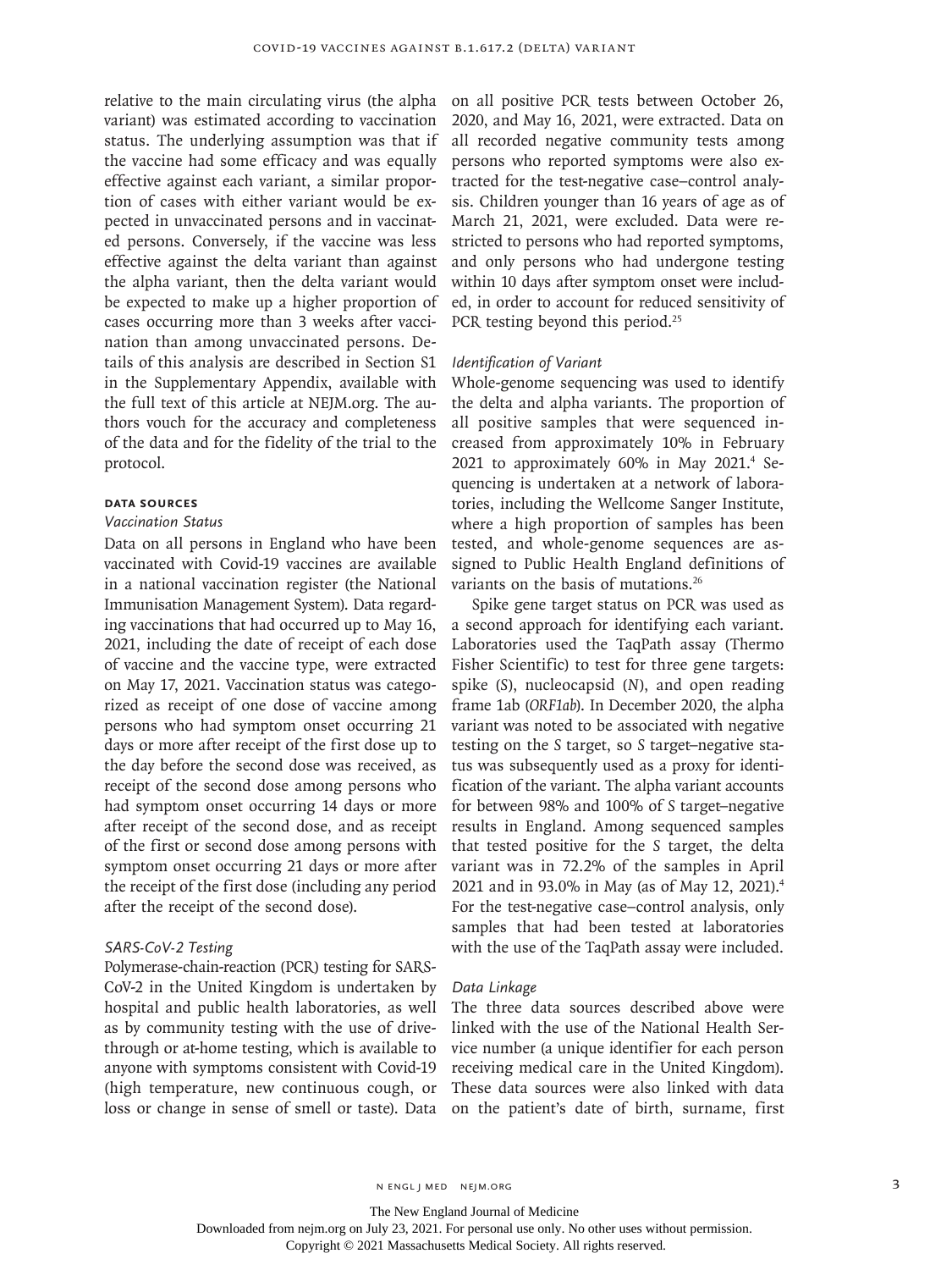name, postal code, and specimen identifiers and sample dates.

# *Covariates*

Multiple covariates that may be associated with the likelihood of being offered or accepting a vaccine and the risk of exposure to Covid-19 or specifically to either of the variants analyzed were also extracted from the National Immunisation Management System and the testing data. These data included age (in 10-year age groups), sex, index of multiple deprivation (a national indication of level of deprivation that is based on small geographic areas of residence,<sup>27</sup> assessed in quintiles), race or ethnic group, care home residence status, history of foreign travel (i.e., outside the United Kingdom or Ireland), geographic region, period (calendar week), health and social care worker status, and status of being in a clinically extremely vulnerable group.<sup>28</sup> In addition, for the test-negative case–control analysis, history of SARS-CoV-2 infection before the start of the vaccination program was included. Persons were considered to have traveled if, at the point of requesting a test, they reported having traveled outside the United Kingdom and Ireland within the preceding 14 days or if they had been tested in a quarantine hotel or while quarantining at home. Postal codes were used to determine the index of multiple deprivation, and unique property-reference numbers were used to identify care homes.<sup>29</sup>

#### **Statistical Analysis**

For the test-negative case–control analysis, logistic regression was used to estimate the odds of having a symptomatic, PCR-confirmed case of Covid-19 among vaccinated persons as compared with unvaccinated persons (control). Cases were identified as having the delta variant by means of sequencing or if they were *S* target– positive on the TaqPath PCR assay. Cases were identified as having the alpha variant by means of sequencing or if they were *S* target–negative on the TaqPath PCR assay.

If a person had tested positive on multiple occasions within a 90-day period (which may represent a single illness episode), only the first positive test was included. A maximum of three randomly chosen negative test results were included for each person. Negative tests in which the sample had been obtained within 3 weeks

before a positive result or after a positive result could have been false negatives; therefore, these were excluded. Tests that had been administered within 7 days after a previous negative result were also excluded. Persons who had previously tested positive before the analysis period were also excluded in order to estimate vaccine effectiveness in fully susceptible persons. All the covariates were included in the model as had been done with previous test-negative case–control analyses, with calendar week included as a factor and without an interaction with region.

With regard to *S* target–positive or –negative status, only persons who had tested positive on the other two PCR gene targets were included. Assignment to the delta variant on the basis of *S* target status was restricted to the week commencing April 12, 2021, and onward in order to aim for high specificity of *S* target–positive testing for the delta variant.4

Vaccine effectiveness for the first dose was estimated among persons with a symptom-onset date that was 21 days or more after receipt of the first dose of vaccine, and vaccine effects for the second dose were estimated among persons with a symptom-onset date that was 14 days or more after receipt of the second dose. Comparison was made with unvaccinated persons and with persons who had symptom onset in the period of 4 to 13 days after vaccination in order to help account for differences in underlying risk of infection. The period from the day of vaccine administration (day 0) to day 3 was excluded because reactogenicity to the vaccine can cause an increase in testing that biases results, as previously described.10

#### **RESULTS**

## **Data Linkage**

Among all the sequenced samples that were linked to the SARS-CoV-2 testing data set, 92.9% were linked to data on vaccination status. Over the course of the study period, there were 38,592 linked sequenced tests. In an analysis that was restricted to including only persons at least 16 years of age who had symptomatic Covid-19 caused by the alpha or delta variant and who had been vaccinated with either ChAdOx1 nCoV-19 or BNT162b2 according to an appropriate schedule, 19,109 sequenced cases were included (Fig. S1 in the Supplementary Appendix). The alpha

The New England Journal of Medicine Downloaded from nejm.org on July 23, 2021. For personal use only. No other uses without permission.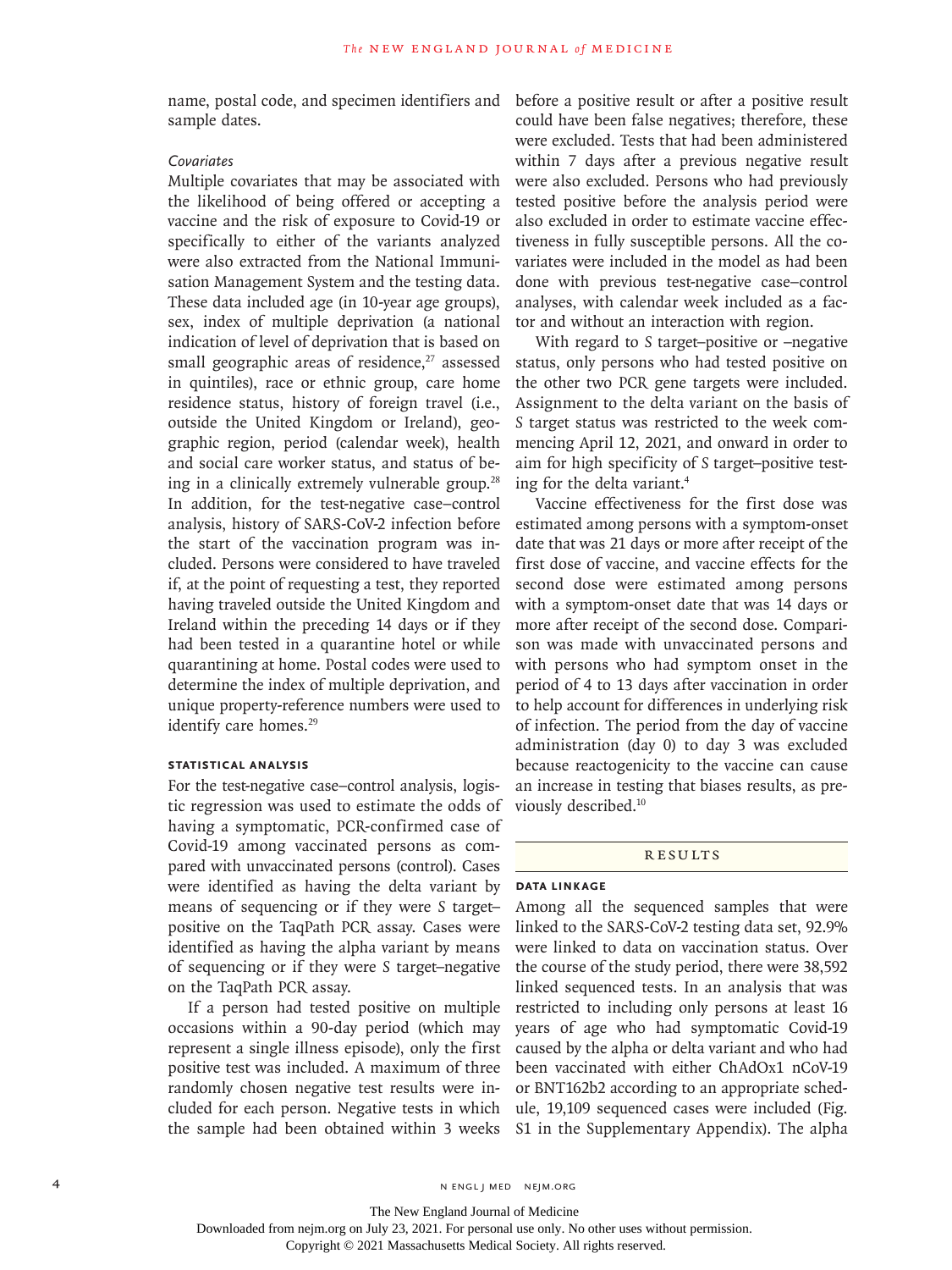variant was detected in 14,837 samples, and the analysis, the vaccine effectiveness was 87.5% delta variant in 4272 samples.

## **Descriptive Characteristics**

The characteristics of persons with Covid-19 in the study population according to variant are shown in Table 1. Key differences with the delta variant included a higher proportion of persons with a history of foreign travel; a higher proportion of persons with cases in the most recent weeks (calendar weeks 18 to 20); a higher proportion of persons with cases in the northwest region, London, and the east of England; and a higher proportion of persons in the "Indian or British Indian," "Pakistani or British Pakistani," or "any other Asian background" ethnic groups. Little difference in the distribution of age or index of multiple deprivation was seen. Few cases of either variant were seen in persons older than 70 years of age, and only nine cases (all of which were with the alpha variant) occurred among care home residents.

Among sequenced samples that were originally tested with the use of the TaqPath assay, a high correlation was seen between *S* target status and the two variants under investigation, with 95.3% of the *S* target–positive cases identified as having the delta variant and 99.6% of the *S* target–negative cases identified as having the alpha variant (Tables S1 and S2). The distribution of intervals between the receipt of vaccine doses is shown in Figure S2.

## **Vaccine Effectiveness Estimates**

Results of the test-negative case–control analysis are shown in Table 2 and Figure 1. In the "any vaccine" analysis, in which data from the persons who received either vaccine were pooled, effectiveness was notably lower after the first vaccine dose among persons with the delta variant (30.7%; 95% confidence interval [CI], 25.2 to 35.7) than among those with the alpha variant (48.7%; 95% CI, 45.5 to 51.7). Results for the first dose were similar for both vaccines, with an absolute difference in vaccine effectiveness against the delta variant as compared with the alpha variant of 11.9 percentage points with the BNT162b2 vaccine and 18.7 percentage points with the ChAdOx1 nCoV-19 vaccine.

The difference in vaccine effectiveness was much smaller among persons who had received the second dose of vaccine. In the "any vaccine"

(95% CI, 85.1 to 89.5) with the alpha variant and 79.6% (95% CI, 76.7 to 82.1) with the delta variant. With the BNT162b2 vaccine, a small difference in effectiveness between variants was seen after the second dose: 93.7% (95% CI, 91.6 to 95.3) with the alpha variant and 88.0% (95% CI, 85.3 to 90.1) with the delta variant. The effectiveness with two doses of the ChAdOx1 nCoV-19 vaccine was lower than with the BNT162b2 vaccine; however, with the ChAdOx1 nCoV-19 vaccine, the difference in effectiveness between the alpha and delta variants was small (74.5% [95% CI, 68.4 to 79.4] and 67.0% [95% CI, 61.3 to 71.8], respectively).

Table S3, in which the period after the first dose is stratified according to the period of 21 to 55 days and the period of 56 or more days, shows a possible indication of waning efficacy against the alpha variant with the BNT162b2 vaccine and against the delta variant with the ChAdOx1 nCoV-19 vaccine. Section S1 and Tables S4 through S6 show the results of the secondary analysis.

## Discussion

We found that the absolute difference in vaccine effectiveness against symptomatic disease with one dose of vaccine with the delta variant as compared with the alpha variant was approximately 12 to 19 percentage points. However, the differences in vaccine effectiveness after two doses were small. This was the case for both the BNT162b2 and ChAdOx1 nCoV-19 vaccines. In the test-negative case–control analysis, the estimated vaccine effectiveness against symptomatic disease with the delta variant was approximately 36% with a single dose of the BNT162b2 vaccine and approximately 30% with a single dose of the ChAdOx1 nCoV-19 vaccine; the effectiveness was approximately 88% with two doses of the BNT162b2 vaccine and approximately 67% with two doses of the ChAdOx1 nCoV-19 vaccine.

A clear effect was noted with both vaccines, with high levels of effectiveness after two doses. Vaccine effectiveness against either variant was smaller after the receipt of two doses of the ChAdOx1 nCoV-19 vaccine than after the receipt of two doses of the BNT162b2 vaccine, a finding that is consistent with reported clinical trial findings.7,8 Differences between the two vaccines

The New England Journal of Medicine

Downloaded from nejm.org on July 23, 2021. For personal use only. No other uses without permission.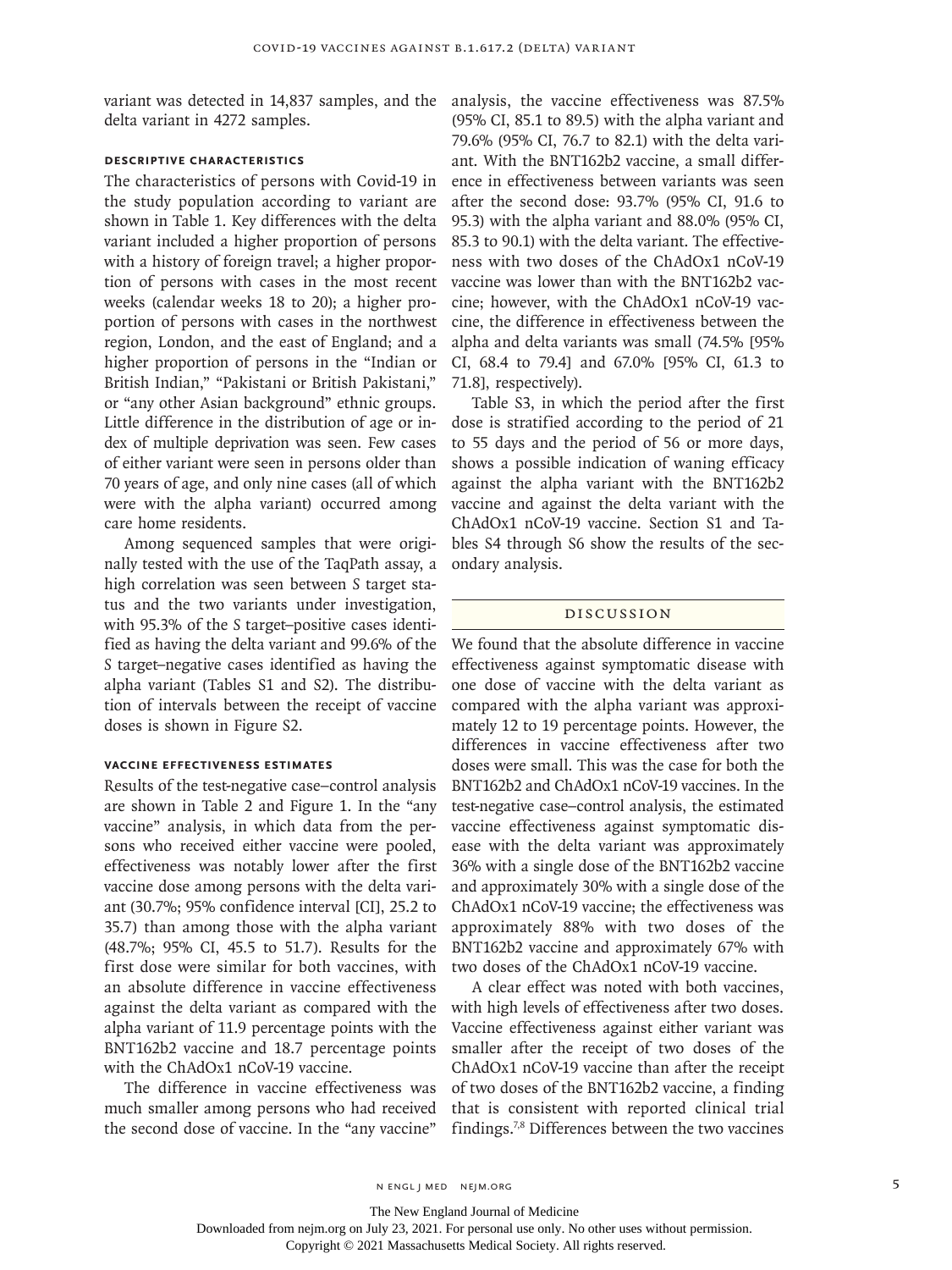| Table 1. Characteristics of Persons with Covid-19 in the United Kingdom, According to Variant.* |                               |                                      |                       |  |  |  |  |  |
|-------------------------------------------------------------------------------------------------|-------------------------------|--------------------------------------|-----------------------|--|--|--|--|--|
| Characteristic                                                                                  | Alpha Variant<br>$(N=14,837)$ | <b>Delta Variant</b><br>$(N = 4272)$ | Total<br>$(N=19,109)$ |  |  |  |  |  |
| Percent of total cases                                                                          | 77.6                          | 22.4                                 | 100                   |  |  |  |  |  |
| Age - no. (%)                                                                                   |                               |                                      |                       |  |  |  |  |  |
| $16-29$ yr                                                                                      | 5,325 (35.9)                  | 1571 (36.8)                          | 6,896(36.1)           |  |  |  |  |  |
| 30-39 yr                                                                                        | 4,199 (28.3)                  | 1164 (27.2)                          | 5,363(28.1)           |  |  |  |  |  |
| 40-49 yr                                                                                        | 2,923 (19.7)                  | 834 (19.5)                           | 3,757 (19.7)          |  |  |  |  |  |
| 50-59 yr                                                                                        | 1,532 (10.3)                  | 465 (10.9)                           | 1,997(10.5)           |  |  |  |  |  |
| 60-69 yr                                                                                        | 657(4.4)                      | 178(4.2)                             | 835(4.4)              |  |  |  |  |  |
| 70-79 yr                                                                                        | 163(1.1)                      | 47(1.1)                              | 210(1.1)              |  |  |  |  |  |
| $\geq 80$ yr                                                                                    | 38(0.3)                       | 13(0.3)                              | 51(0.3)               |  |  |  |  |  |
| History of travel - no. (%) $\dagger$                                                           |                               |                                      |                       |  |  |  |  |  |
| No                                                                                              | 14,689 (99.0)                 | 4219 (98.8)                          | 18,908 (98.9)         |  |  |  |  |  |
| Yes                                                                                             | 100(0.7)                      | 52(1.2)                              | 152 (0.8)             |  |  |  |  |  |
| Unknown                                                                                         | 48 (0.3)                      | $1 (-0.1)$                           | 49 (0.3)              |  |  |  |  |  |
| Week that sample was obtained - no. (%) $\pm$                                                   |                               |                                      |                       |  |  |  |  |  |
| 14                                                                                              | 3,316 (22.3)                  | 19(0.4)                              | 3,335 (17.5)          |  |  |  |  |  |
| 15                                                                                              | 2,780 (18.7)                  | 53 $(1.2)$                           | 2,833 (14.8)          |  |  |  |  |  |
| 16                                                                                              | 2,517 (17.0)                  | 184(4.3)                             | 2,701(14.1)           |  |  |  |  |  |
| 17                                                                                              | 2,156 (14.5)                  | 372 (8.7)                            | 2,528 (13.2)          |  |  |  |  |  |
| 18                                                                                              | 1,775(12.0)                   | 737 (17.3)                           | 2,512(13.1)           |  |  |  |  |  |
| 19                                                                                              | 1,263(8.5)                    | 1111 (26.0)                          | 2,374 (12.4)          |  |  |  |  |  |
| 20                                                                                              | 1,030(6.9)                    | 1796 (42.0)                          | 2,826 (14.8)          |  |  |  |  |  |
| Week of symptom onset - no. (%) $\ddagger$                                                      |                               |                                      |                       |  |  |  |  |  |
| 12                                                                                              | 28(0.2)                       | $\mathbf 0$                          | 28(0.1)               |  |  |  |  |  |
| 13                                                                                              | 1,431(9.6)                    | 8(0.2)                               | 1,439(7.5)            |  |  |  |  |  |
| 14                                                                                              | 3,089 (20.8)                  | 26(0.6)                              | 3,115 (16.3)          |  |  |  |  |  |
| 15                                                                                              | 2,547 (17.2)                  | 89(2.1)                              | 2,636 (13.8)          |  |  |  |  |  |
| 16                                                                                              | 2,381 (16.0)                  | 230(5.4)                             | 2,611(13.7)           |  |  |  |  |  |
| 17                                                                                              | 1,965 (13.2)                  | 501 (11.7)                           | 2,466 (12.9)          |  |  |  |  |  |
| 18                                                                                              | 1,622(10.9)                   | 917(21.5)                            | 2,539(13.3)           |  |  |  |  |  |
| 19                                                                                              | 1,178 (7.9)                   | 1311 (30.7)                          | 2,489 (13.0)          |  |  |  |  |  |
| 20                                                                                              | 596 (4.0)                     | 1190 (27.9)                          | 1,786(9.3)            |  |  |  |  |  |
| Sex - no. (%)                                                                                   |                               |                                      |                       |  |  |  |  |  |
| Female                                                                                          | 7,681 (51.8)                  | 2047 (47.9)                          | 9,728 (50.9)          |  |  |  |  |  |
| Male                                                                                            | 7,151 (48.2)                  | 2222 (52.0)                          | 9,373(49.1)           |  |  |  |  |  |
| Missing data                                                                                    | $5 (-0.1)$                    | 3(0.1)                               | $8 (-0.1)$            |  |  |  |  |  |
| Index of multiple deprivation - no. (%) §                                                       |                               |                                      |                       |  |  |  |  |  |
| $\,1$                                                                                           | 4,780 (32.2)                  | 1446 (33.8)                          | 6,226 (32.6)          |  |  |  |  |  |
| $\overline{2}$                                                                                  | 3,302 (22.3)                  | 950 (22.2)                           | 4,252 (22.3)          |  |  |  |  |  |
| $\mathbf{3}$                                                                                    | 2,592 (17.5)                  | 654 (15.3)                           | 3,246 (17.0)          |  |  |  |  |  |
| $\overline{4}$                                                                                  | 2,302 (15.5)                  | 687 (16.1)                           | 2,989 (15.6)          |  |  |  |  |  |

The New England Journal of Medicine Downloaded from nejm.org on July 23, 2021. For personal use only. No other uses without permission. Copyright © 2021 Massachusetts Medical Society. All rights reserved.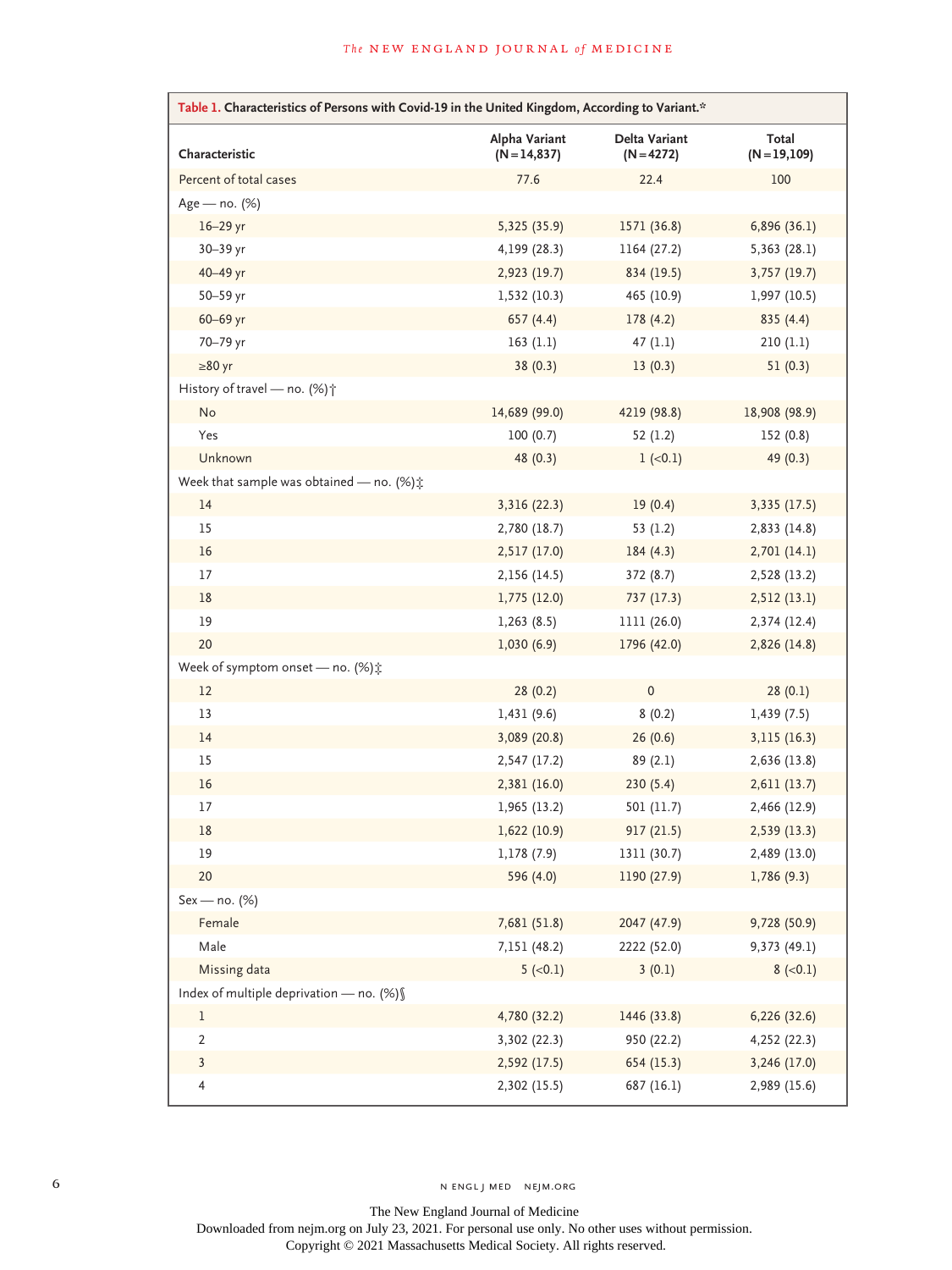| Table 1. (Continued.)                                 |                               |                             |                       |
|-------------------------------------------------------|-------------------------------|-----------------------------|-----------------------|
| Characteristic                                        | Alpha Variant<br>$(N=14,837)$ | Delta Variant<br>(N = 4272) | Total<br>$(N=19,109)$ |
| 5                                                     | 1,828(12.3)                   | 524 (12.3)                  | 2,352 (12.3)          |
| Missing data                                          | 33 (0.2)                      | 11(0.3)                     | 44 (0.2)              |
| Clinically extremely vulnerable group - no. $(\%) \P$ |                               |                             |                       |
| No                                                    | 14,582 (98.3)                 | 4211 (98.6)                 | 18,793 (98.3)         |
| Yes                                                   | 255(1.7)                      | 61(1.4)                     | 316(1.7)              |
| Care home resident - no. (%)                          |                               |                             |                       |
| No                                                    | 14,828 (99.9)                 | 4272 (100)                  | 19,100 (100)          |
| Yes                                                   | 9(0.1)                        | $\mathbf 0$                 | $9 (-0.1)$            |
| Health or social care worker - no. (%)                |                               |                             |                       |
| No                                                    | 14,621 (98.5)                 | 4181 (97.9)                 | 18,802 (98.4)         |
| Yes                                                   | 216(1.5)                      | 91(2.1)                     | 307(1.6)              |
| Race or ethnic group — no. $(\%)$                     |                               |                             |                       |
| Bangladeshi or British Bangladeshi                    | 230(1.6)                      | 98(2.3)                     | 328(1.7)              |
| Chinese                                               | 54 (0.4)                      | 18(0.4)                     | 72 (0.4)              |
| Indian or British Indian                              | 458(3.1)                      | 705 (16.5)                  | 1,163(6.1)            |
| Pakistani or British Pakistani                        | 1,024(6.9)                    | 510 (11.9)                  | 1,534(8.0)            |
| Any other Asian background                            | 278(1.9)                      | 188(4.4)                    | 466(2.4)              |
| Black African or Caribbean                            | 277(1.9)                      | 113(2.6)                    | 390 (2.0)             |
| White                                                 | 9,662(65.1)                   | 1801 (42.2)                 | 11,463 (60.0)         |
| Mixed                                                 | 234(1.6)                      | 71(1.7)                     | 305(1.6)              |
| Any other ethnic group                                | 442 (3.0)                     | 139(3.3)                    | 581 (3.0)             |
| Missing data                                          | 2,178 (14.7)                  | 629 (14.7)                  | 2,807 (14.7)          |
| $Region - no. (%)$                                    |                               |                             |                       |
| East Midlands                                         | 1,822(12.3)                   | 380 (8.9)                   | 2,202 (11.5)          |
| East of England                                       | 1,178(7.9)                    | 510 (11.9)                  | 1,688(8.8)            |
| London                                                | 1,062(7.2)                    | 536 (12.5)                  | 1,598 (8.4)           |
| Northeast                                             | 977(6.6)                      | 69(1.6)                     | 1046(5.5)             |
| Northwest                                             | 2,664 (18.0)                  | 2138 (50.0)                 | 4,802 (25.1)          |
| Southeast                                             | 847 (5.7)                     | 198 (4.6)                   | 1045(5.5)             |
| Southwest                                             | 198(1.3)                      | 63 (1.5)                    | 261 (1.4)             |
| <b>West Midlands</b>                                  | 1,538 (10.4)                  | 241(5.6)                    | 1,779(9.3)            |
| Yorkshire and Humber                                  | 4,550 (30.7)                  | 135(3.2)                    | 4,685 (24.5)          |
| Missing data                                          | $1 (-0.1)$                    | $2 (-0.1)$                  | $3 (-0.1)$            |

\* B.1.1.7 is the alpha variant, and B.1.617.2 the delta variant, of the severe acute respiratory syndrome coronavirus 2, the virus that causes coronavirus disease 2019 (Covid-19). Percentages may not total 100 because of rounding.

† Persons were considered to have traveled if, at the point of requesting a test, they reported having traveled outside the United Kingdom and Ireland within the preceding 14 days or if they had been tested in a quarantine hotel or while quarantining at home.

‡ The week number is the calendar week in 2021.

 $\hat{\S}$  The index of multiple deprivation is a national indicator of level of deprivation on the basis of small geographic areas of residence; the index ranges from  $1$  (least deprived) to 5 (most deprived).<sup>27</sup>

The status of being in a clinically extremely vulnerable group was defined according to NHS Digital.<sup>28</sup>

Race or ethnic group was determined from data in the National Immunisation Management System register.

Downloaded from nejm.org on July 23, 2021. For personal use only. No other uses without permission.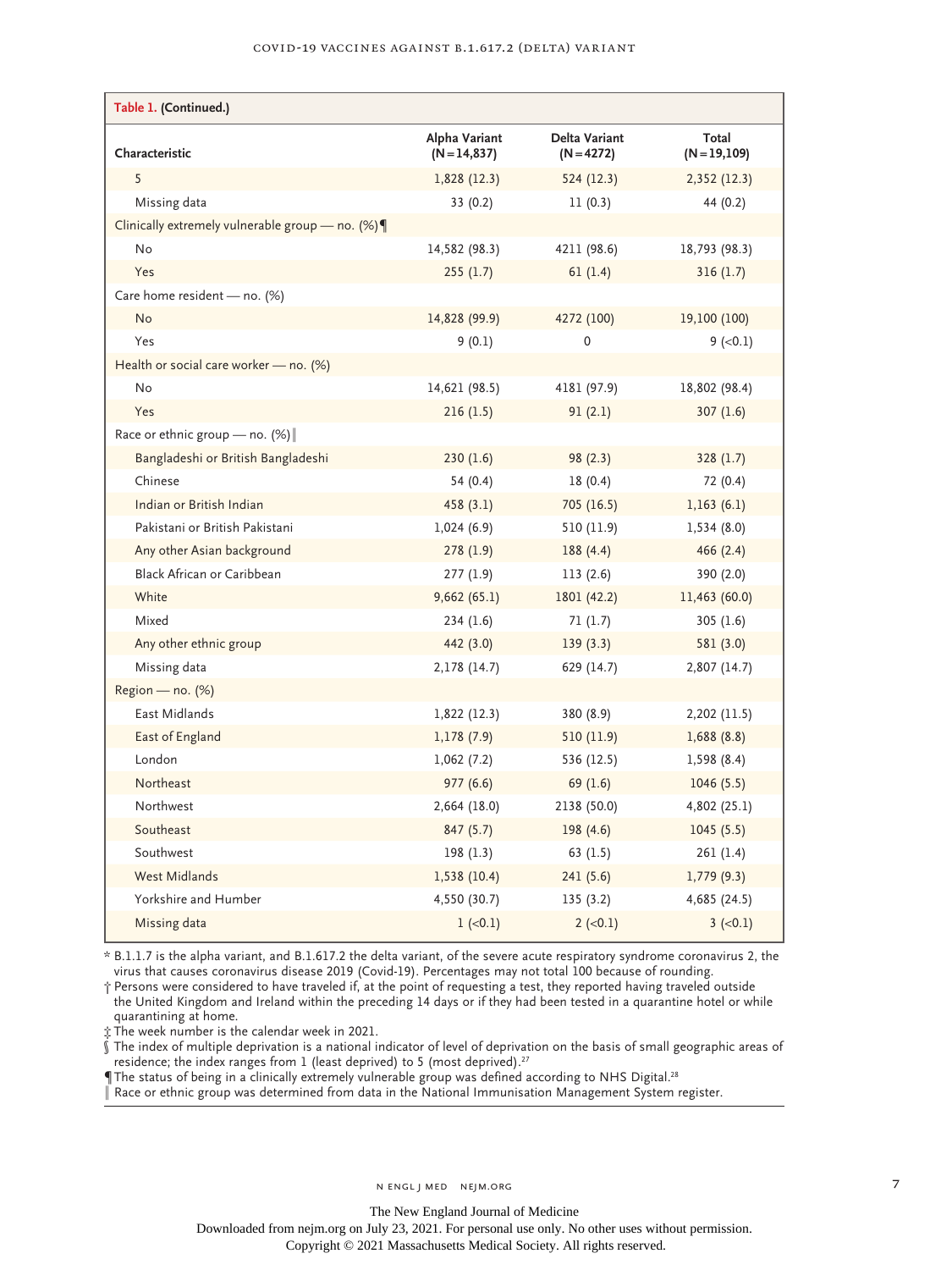**Table 2. Vaccine Effectiveness against the Alpha Variant or** *S* **Target–Negative Status and the Delta Variant or** *S* **Target–Positive Status, According to Dose and Vaccine Type.\***

| <b>Vaccination Status</b>  | Test-<br><b>Negative</b><br><b>Status</b> |       | Alpha Variant or<br><b>S Target-Negative Status</b> |                                                      | Delta Variant or<br><b>S Target-Positive Status</b> |                       |                                                      |
|----------------------------|-------------------------------------------|-------|-----------------------------------------------------|------------------------------------------------------|-----------------------------------------------------|-----------------------|------------------------------------------------------|
|                            | Controls                                  | Cases | Case:Control<br>Ratio                               | Adjusted Vaccine<br><b>Effectiveness</b><br>(95% CI) | Cases                                               | Case:Control<br>Ratio | <b>Adjusted Vaccine</b><br>Effectiveness<br>(95% CI) |
|                            | no.                                       | no.   |                                                     | %                                                    | no.                                                 |                       | %                                                    |
| Unvaccinated               | 96,371                                    | 7313  | 0.076                                               | Reference                                            | 4043                                                | 0.042                 | Reference                                            |
| Any vaccine                |                                           |       |                                                     |                                                      |                                                     |                       |                                                      |
| Dose 1                     | 51,470                                    | 2226  | 0.043                                               | $48.7(45.5 - 51.7)$                                  | 1493                                                | 0.029                 | $30.7(25.2 - 35.7)$                                  |
| Dose 2                     | 23,993                                    | 143   | 0.006                                               | $87.5(85.1 - 89.5)$                                  | 340                                                 | 0.014                 | 79.6 (76.7-82.1)                                     |
| BNT162b2 vaccine           |                                           |       |                                                     |                                                      |                                                     |                       |                                                      |
| Dose 1                     | 8,641                                     | 450   | 0.052                                               | 47.5 (41.6-52.8)                                     | 137                                                 | 0.016                 | 35.6 (22.7-46.4)                                     |
| Dose 2                     | 15,749                                    | 49    | 0.003                                               | 93.7 (91.6-95.3)                                     | 122                                                 | 0.008                 | 88.0 (85.3-90.1)                                     |
| ChAdOx1 nCoV-19<br>vaccine |                                           |       |                                                     |                                                      |                                                     |                       |                                                      |
| Dose 1                     | 42,829                                    | 1776  | 0.041                                               | 48.7 (45.2–51.9)                                     | 1356                                                | 0.032                 | $30.0(24.3-35.3)$                                    |
| Dose 2                     | 8,244                                     | 94    | 0.011                                               | 74.5 (68.4-79.4)                                     | 218                                                 | 0.026                 | $67.0 (61.3 - 71.8)$                                 |

\* The adjusted analysis of vaccine effectiveness was adjusted for period (calendar week), travel history, race or ethnic group, sex, age, index of multiple deprivation, clinically extremely vulnerable group, region, history of positive test, health or social care worker, and care home residence. CI denotes confidence interval.



vaccine ("any"), against symptomatic disease with the B.1.1.7 (alpha) or B.1.617.2 (delta) variant of the severe acute

are further discussed in Section S2. The numbers of cases and follow-up periods are currently insufficient for the estimation of vaccine hospitalization and death.

effectiveness against severe disease, including from persons with Covid-19 and from recipients One study from India that reported neutralization data in the broader B.1.617 variant category suggested that convalescent serum samples of the BBV152 vaccine (Covaxin) were able to

8 N ENGL J MED NEJM.ORG

The New England Journal of Medicine Downloaded from nejm.org on July 23, 2021. For personal use only. No other uses without permission.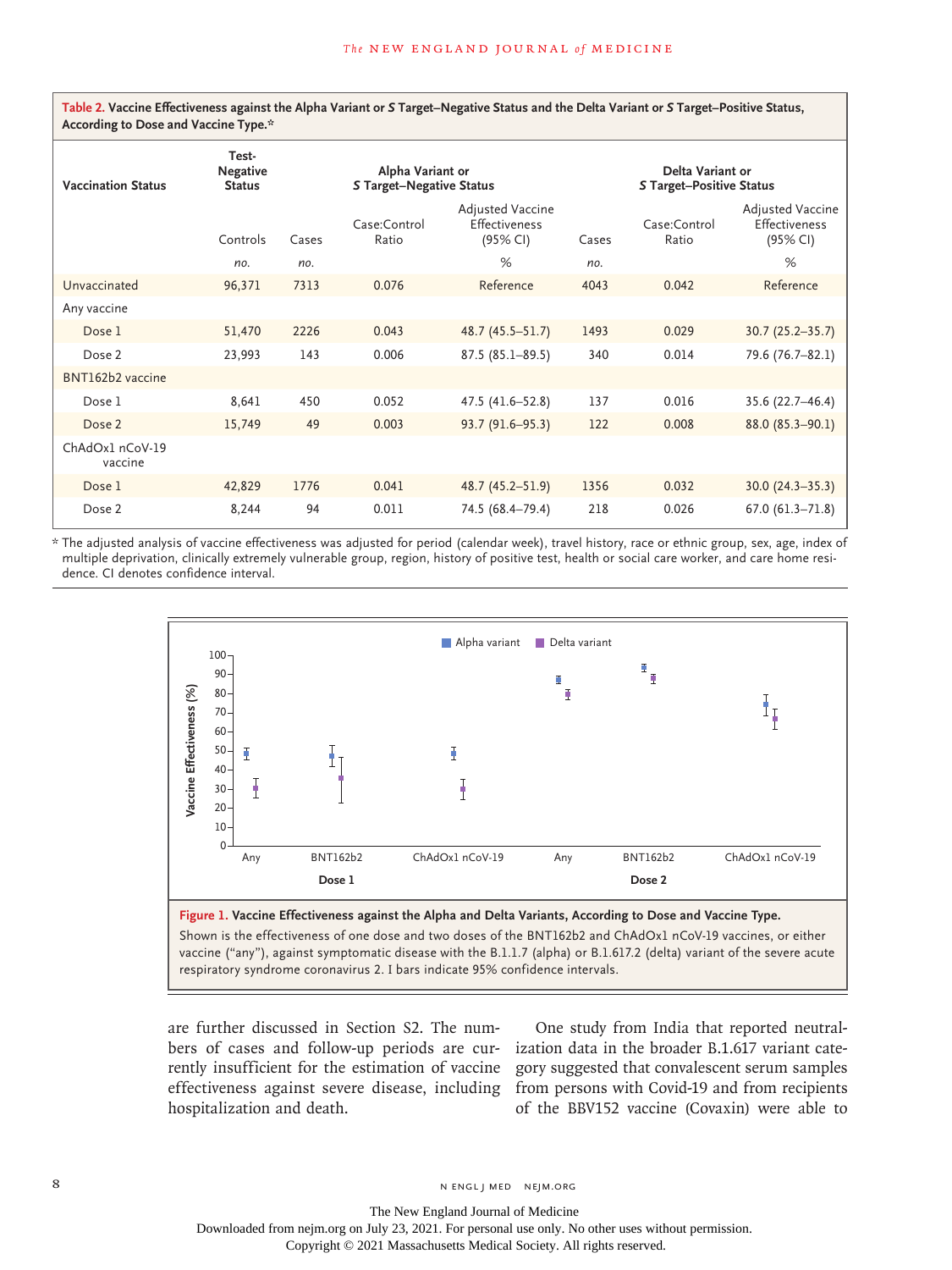neutralize variants in the B.1.617 lineage. $30$  As compared with recent findings from Qatar on the effectiveness of the BNT162b2 vaccine against the alpha and beta variants, $17$  our findings suggest that effectiveness against the delta variant after a full vaccination course lies somewhere between these two. A comparison with previously reported estimates of vaccine effectiveness against the alpha variant is discussed in Section S2.

The large scale of testing and whole-genome sequencing in the United Kingdom, as well as the recording of vaccination status in a national vaccination register, allowed us to analyze vaccine effectiveness within a few weeks of the delta variant first emerging in the United Kingdom. We used two distinct analytic approaches that gave broadly similar results, and findings with our control analysis (using the alpha variant) are consistent with those that have been reported previously.7,8,10,17 Findings were also similar to those in cases that occurred during the first 2 weeks after receipt of the first vaccine dose (Table S4), which helps to rule out unmeasured confounders associated with both the likelihood of being vaccinated and the likelihood of being exposed to a variant. The use of a test-negative case–control design helped us to control for differences in health-seeking behavior between vaccinated persons and unvaccinated persons.

Our study has several limitations. The findings are observational and should be interpreted with caution. Low sensitivity or specificity of PCR testing could result in cases and controls being misclassified, which would attenuate the estimates of vaccine effectiveness. Low sensitivity or specificity of PCR testing could also affect one variant more than another, although this might be expected to affect the alpha variant more than the delta variant, given that, with an emerging variant, more cases may be detected earlier in infection, which may result in higher viral loads and increased sensitivity and specificity. Although we controlled for race or ethnic group, region, and an index of multiple deprivation, differences in vaccine coverage among population groups that may have more or less exposure to the delta variant may have affected the secondary analysis but should not have affected the test-negative case–control design. There may also be differences among the populations that received each vaccine — for example, in younger age groups, health care workers are more likely to have received the BNT162b2 vaccine, whereas persons in clinical risk groups are more likely to have received the ChAdOx1 nCoV-19 vaccine.<sup>11</sup> Furthermore, the analysis also relied on the assumptions that any residual confounding in the test-negative case–control design would affect the two estimates of vaccine effectiveness equally or at least would not bias the adjusted odds ratio for the comparison of vaccine effectiveness for a given vaccine against the two variants; that is, the accuracy of the sequencing would not depend on the variant and the propensity among symptomatic persons to get tested would not differ according to variant.

Overall, we found high levels of vaccine effectiveness against symptomatic disease with the delta variant after the receipt of two doses. These estimates were only modestly lower than the estimate of vaccine effectiveness against the alpha variant. Our finding of reduced effectiveness after the first dose would support efforts to maximize vaccine uptake with two doses among vulnerable groups in the context of circulation of the delta variant.

Surveillance of coronavirus disease 2019 (Covid-19) testing and vaccination is undertaken under Regulation 3 of the Health Service (Control of Patient Information) Regulations 2002 to collect confidential patient information [\(www.legislation.gov](https://www.legislation.gov.uk/uksi/2002/1438/regulation/3/made) [.uk/uksi/2002/1438/regulation/3/made\)](https://www.legislation.gov.uk/uksi/2002/1438/regulation/3/made) under Sections 3(i) (a) to (c), 3(i)(d) (i) and (ii), and 3. The study protocol was subject to an internal review by the Public Health England Research Ethics and Governance Group and was found to be fully compliant with all regulatory requirements. Given that no regulatory issues were identified and that ethics review is not a requirement for this type of work, it was decided that a full ethics review would not be necessary.

Supported by Public Health England (PHE). The Covid-19 Genomics U.K. Consortium (COG-UK) is supported by funding from the Medical Research Council part of U.K. Research and Innovation, the National Institute of Health Research, and Genome Research, operating as the Wellcome Sanger Institute.

Disclosure forms provided by the authors are available with the full text of this article at NEJM.org.

We thank the members of the PHE Covid-19 Data Science Team, the PHE Outbreak Surveillance Team, NHS England, NHS Digital, and NHS Test and Trace for their roles in developing and managing the testing for severe acute respiratory coronavirus 2 (SARS-CoV-2), variant identification and vaccination systems, and data sets, as well as the reporting NHS vaccinators and the staff of the NHS laboratories, PHE laboratories, and lighthouse laboratories; the staff of the Wellcome Sanger Institute and other laboratories that were involved in whole-genome sequencing of samples obtained from patients with Covid-19; the members of the Joint Committee on Vaccination and Immunisation and the U.K. Variant Technical Group for advice and feedback in developing this study; and Dr. Neil Ferguson for advice on the analysis.

The New England Journal of Medicine

Downloaded from nejm.org on July 23, 2021. For personal use only. No other uses without permission.